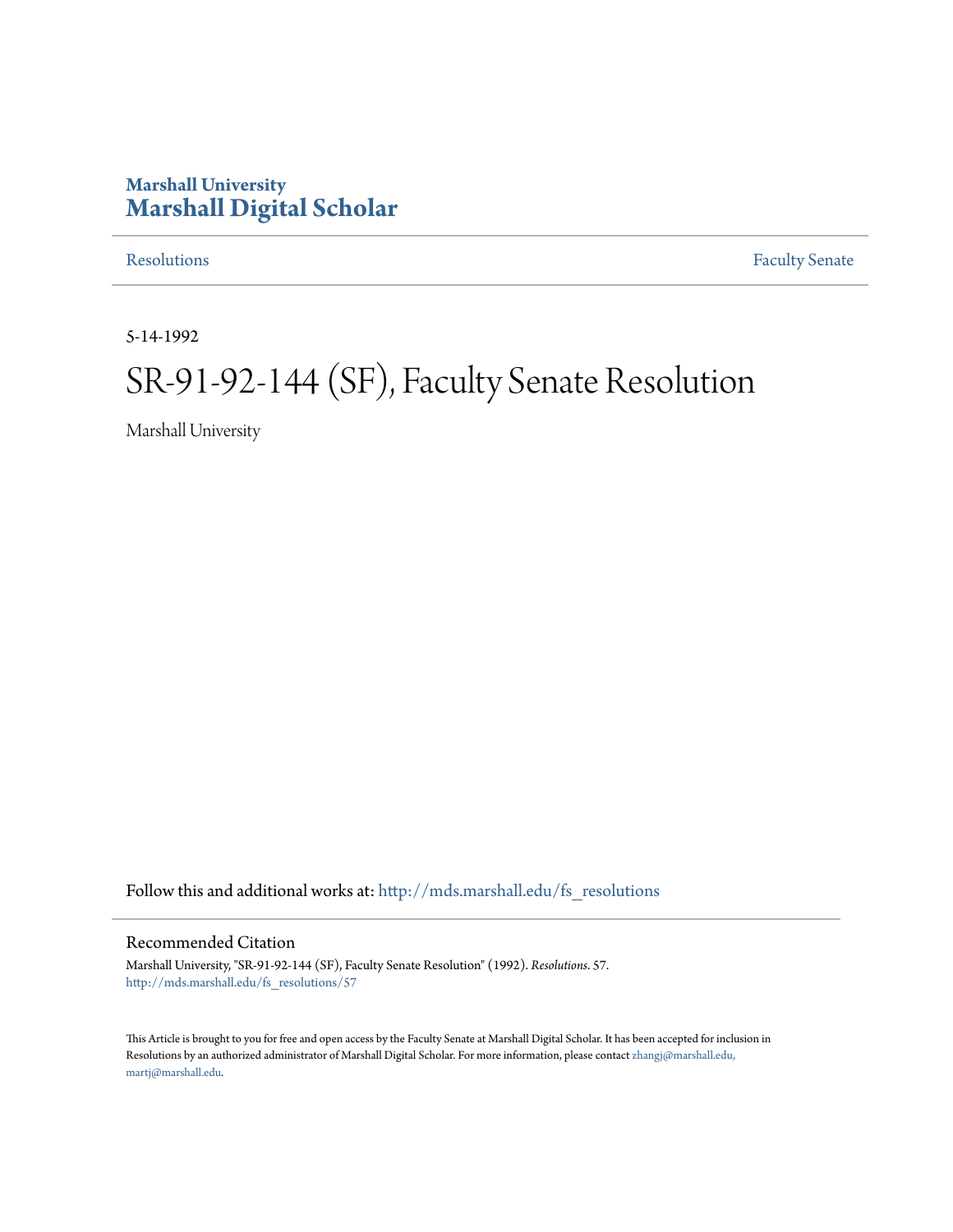#### FACULTY SENATE **Resolution** (from the Senate Floor)

# **SR-91-92-144 (SF)**

WHEREAS, Lois Blackburn has in her five years at Marshall become an inspiration in dedication to the Faculty Senate at the University;

AND WHEREAS, Lois Blackburn has represented the Faculty of the College of Fine Arts as an active Senator for three years;

AND WHEREAS, Lois Blackburn has served all the faculty as a member of the Executive Committee for three years;

AND WHEREAS, Lois Blackburn has served us all this year as our Vice-President;

AND WHEREAS, Lois Blackburn has become a strong voice for social change at Marshall University;

AND WHEREAS, Lois Blackburn's wit and charm has been a bright spot for us all;

AND WHEREAS, Lois Blackburn can never be replaced in the Senate or in our hearts;

THEREFORE BE IT RESOLVED: that the Faculty Senate thanks Lois Blackburn for all her many contributions to the Senate and the University and we wish her well in her new position at the University of Idaho.

## **FACULTY SENATE PRESIDENT:**

|                                         | <b>FACULTY SENATE PRESIDENT:</b> |       |             |
|-----------------------------------------|----------------------------------|-------|-------------|
| APPROVED<br>BY SENATE:                  | bert<br>Sawrey                   | DATE: | $5 - 14.92$ |
| <b>DISAPPROVED</b><br><b>BY SENATE:</b> |                                  | DATE: |             |
| <b>READ:</b>                            | <b>UNIVERSITY PRESIDENT:</b>     | DATE: |             |
| And in                                  |                                  |       |             |

**SR-91-92-144 (SF)**